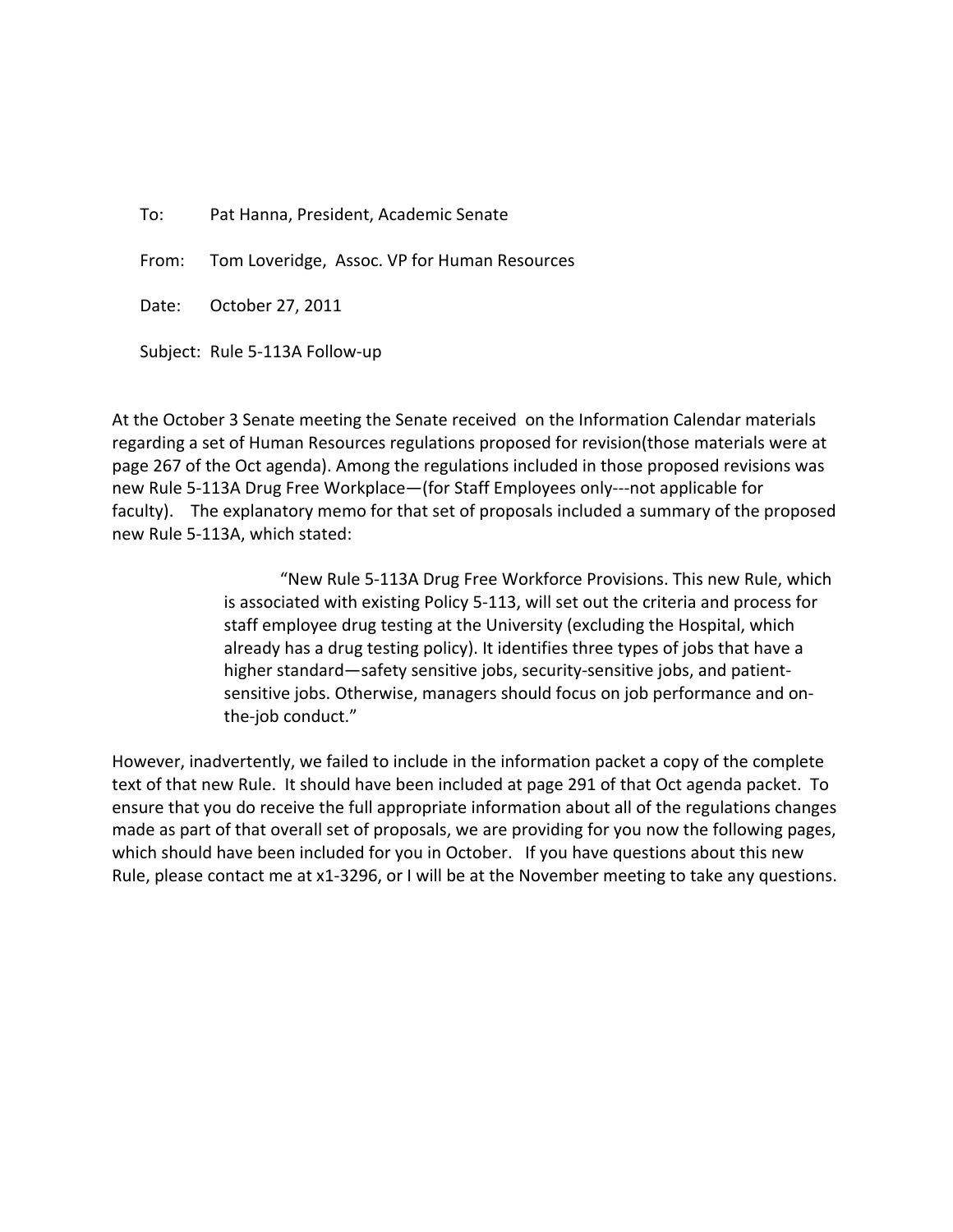*Checklist & coversheet form—for submitting to Academic Senate Executive Committee*  **Proposal for addition/revision of University Regulation.**  *(Rev.2010-09-20)*

1. Regulation(s) involved *(type, number, subject)*: **Rule 5-113 A: Drug Free Workplace Provisions**

2. Responsible Policy Officer *(name & title)*: **Loretta Harper, VP for Human Resources**

3. Contact person(s) for questions & comments *(name, email, phone#)*: **Tom Loveridge, tom.loveridge@utah.edu or 801-581-3296.**

4. Presenter to Senate Exec *(if different from contact person. name, phone#)*:

5. Approvals & consultation status.

a. Administrative Officers who have approved *(VP/President, name & date)*: **Loretta Harper, 02/14/11; Lorris Betz, 7/22/11**

## b. Committees/Councils/other Officers consulted: **Council Academic Deans 05/06/11, U of U Staff Council 04/10/11, Health Sciences 05/04/11, Legal 04/14/11, IPC 11/16/10.**

6. Check *YES* or *NA* (not applicable) of documents submitted--- *(In digital form. Preferred file format MS Word doc. Special exception allowed for PDF format if previously arranged.)*

**Yes** Explanatory memorandum *(key points of proposal, rationale)*.

**Yes** VP/Presidential approval signatures/email *(separate sheet, or affixed to memo cover).* 

**Yes** Text of proposed Regulation addition/revision.

**Yes** (If revision of existing Regulation) text changes are *clearly marked*, using

*permanent* font markings *(not MS Word 'Track' Changes non-permanent markings).*

Date submitted to Senate Office: **August 8, 2011**

*The Executive Committee will consider whether the proposal is ready for presentation to the full Senate, and if so will schedule it for a subsequent Senate meeting either as i) a matter of academic significance-- set on the "Intent" & "Debate" Calendars over two monthly meetings with final "approval" voting at the second, or ii) not academically significant—set on the "Information" Calendar for a single monthly meeting, with opportunity for questions and recommendations. See Policy 1-001* 

*http://www.regulations.utah.edu/general/1-001.html ; Rule 1-001 http://www.regulations.utah.edu/general/rules/R1-001.html ; Senate procedures http://www.admin.utah.edu/asenate/index.html . Further information-- Senate Office: Nancy Lines 581-5203 nancy.lines@utah.edu.*